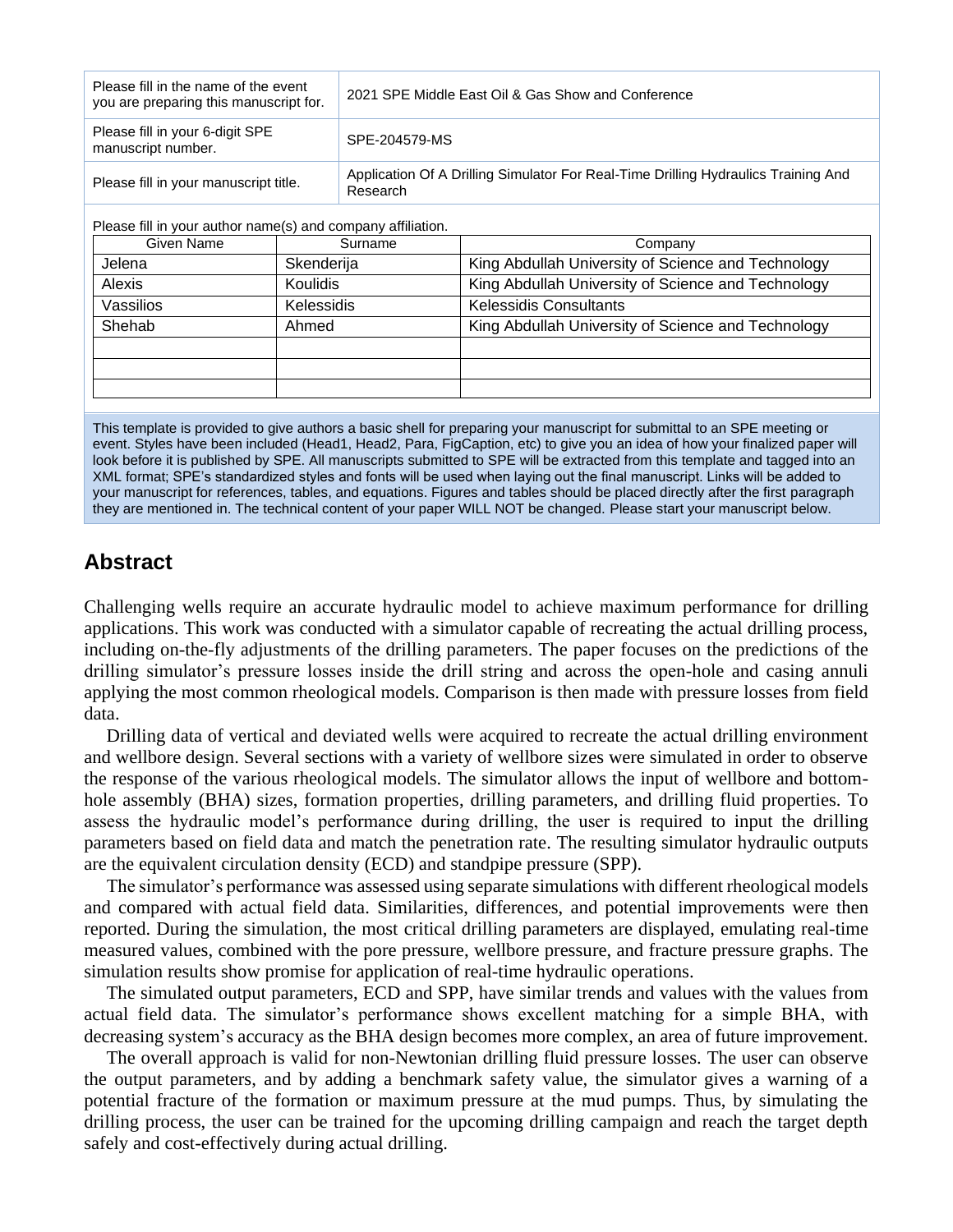The simulator allows emulation of real-time hydraulic operations when drilling vertical and directional wells, albeit with a simple BHA for the latter. The user can instantly observe the output results, which allows proper action to be taken if necessary. This is a step towards real-time hydraulic operations. The results also indicate that the simulator can be used as an excellent training tool for professionals and students by creating wellbore exercises that can cover different operating scenarios.

## **Introduction**

Drilling fluid rheological models are represented by mathematical correlations between shear rate and shear stress, and a well-known ratio of shear rate to shear stress is viscosity. Therefore, through the rheological behavior classification, fluids whose viscosity is constant with changing shear rate are known as Newtonian fluids. On the other hand, the viscosity of non-Newtonian fluids varies with the changing shear rate, i.e. shear stress is not directly proportional to shear rate (Table 1). In general, but also as per standard API methods for drilling hydraulics, most drilling fluids are non-Newtonian and for better understanding of the fluid flow behavior, it is of great importance to understand the relationship between shear rate and shear stress and thus viscosity (American Petroleum, 2017).

Bingham plastic and power-law (Ostwald-de Waele) rheological models are standard models used to describe simple drilling fluids for conventional drilling. They use a simple two-parameter approach, primarily because of their simplicity and satisfying predictions with the rheograms (Kelessidis et al., 2006; Founargiotakis et al., 2008; Muherei, 2016). However, the Bingham plastic model was found to overestimate the fluid yield point while the power-law model leads to substantial errors if the fluid exhibits yields stress (Hemphill et al., 1993).

The greater demand for energy resources and geothermal energy has led to the increased drilling of more complex wells (Baba Hamed & Belhadri, 2009; Cunha et al., 2009; Ma et al., 2016). Therefore, in recent decades, because of the need for the drilling of increasingly more challenging wells, more precise and appropriate rheological models are needed to predict and achieve maximum performance for drilling applications and fluid behavior modeling (Kelessidis et al., 2011). One of these is the Herschel-Bulkley rheological model, which combines both Bingham and power-law models. This model offers many advantages in describing rheological data of most of the drilling fluids but with a disadvantage of having a rather complex derivation of a three-parameter model and therefore is less frequently used (Hemphill et al., 1993; Merlo et al., 1995; Kelessidis et al., 2006; Founargiotakis et al., 2008). The Herschel-Bulkley rheological model is also used in a variety of industries such as pharmaceutical, cosmetics, food, concrete, mining and civil engineering (Kočevar-Nared et al., 1997; de Larrard et al., 1998; Ahmed & Ramaswamy, 2006; Mangesana et al., 2008; Morávková & Stern, 2011).

Since it is of great importance to minimize drilling operation problems such as poor hole cleaning, excessive ECD and stuck pipe, it is essential to have complete understanding of drilling fluid rheology as well as a correct approach in accurate predicting and modeling of pressure losses. The most important factors affecting pressure losses are fluid rheology, wellbore geometry and flow parameters (Simon, 2004). The appropriate choice of these parameters will help in wellbore hydraulic optimization, which will contribute in more precise pressure losses calculation. Suitable selection of rheological parameters will have a significant influence on computing hydraulic parameters, e.g. velocity profiles and pressure drop, resulting in avoiding many drilling problems (Kelessidis et al., 2006). The simulator used in the present research has an improved integrated component for determining the appropriate rheological model from viscometer data (Kelessidis et al., 2015).

Literature review shows that the non-linear Herschel-Bulkley rheological model describes the most accurate fluids rheology, compared with the Bingham rheological model which overestimates pressure losses or the power-law model which underestimates the losses (Langlinais et al., 1983; Haciislamoglu, 1994). Therefore, choosing the right model plays a vital role in hydraulic calculations for applications in drilling processes (Bern et al., 2007).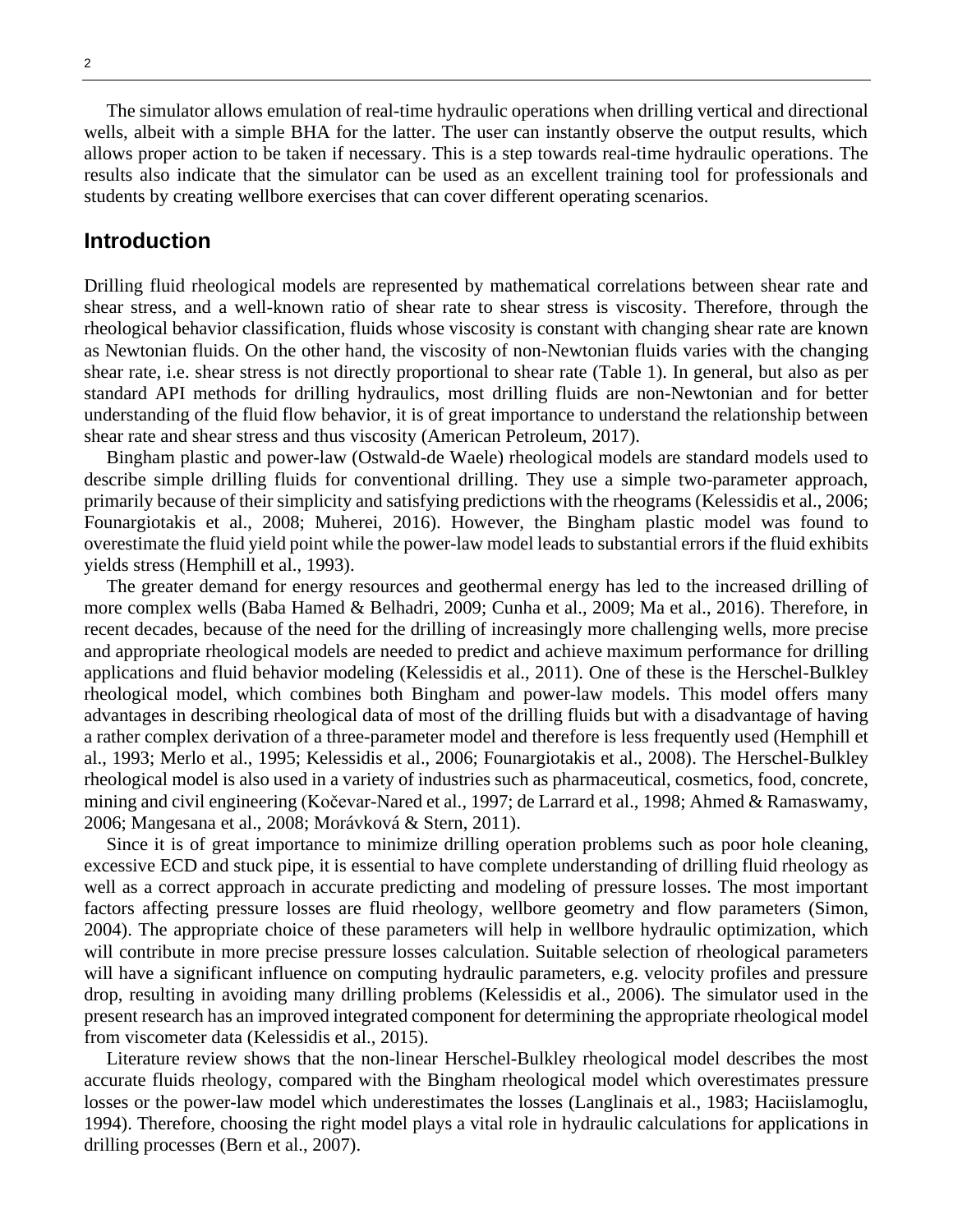

**Table 1 Flow behavior for Newtonian and non-Newtonian fluids; equations and flow curves**

Using the Herschel-Bulkley rheological model in the past, researchers calculated pressure drops and showed very good matching with collected field data (Merlo et al., 1995; Ayeni & Osisanya, 2004).

It should be highlighted that the software is mainly used as a drilling mechanics simulator providing ROP; thus the aim of this paper is to compare the simulated pressure losses for given well with field drilling data, using a simulator capable of recreating the actual drilling process. We do this by calculating pressure losses inside the drill string and across the open-hole and casing annuli, including on-the-fly adjustment of the drilling parameters.

## **Methodology**

Flow parameters, such as fluid viscosity, fluid velocity and flow passage geometry, govern drilling fluid behavior. The flow regime can be characterized as laminar or turbulent, and appropriate flow models are available to determine pressure drop for laminar or turbulent flows.

The most common approach to establish the turbulence criteria, i.e. the nature of flow regime is identified by Reynolds number. Reynolds number is the ratio of inertial forces to viscous forces (Mitchell et al., 2011; American Petroleum, 2017).

Knowing the flow regime is of great importance in estimating pressure losses. Flow in annulus space during drilling is usually considered as laminar, with an exception of turbulent displacement flows in narrow annular gap during primary cementing job (Kelessidis et al., 1996). During the drilling process, it is hard to manage and support laminar flow due to the complex control of pumped drilling fluids at prevailing high flow rates (Bourgoyne et al., 1991). Laminar flow during drilling operations is favorable due to the less friction pressures and wellbore erosion (Madlener et al., 2009).

The flow type is determined from the values of the Reynolds number, which is expressed in field units, by:

$$
Re = \frac{928 * \rho * \nu * d}{\mu} \tag{1}
$$

Reynolds number of Eq. (1) is only valid for fluids with a constant viscosity. Most of the drilling fluids are non-Newtonian (Bourgoyne et al., 1991). Therefore, a straightforward expression of Reynolds number now become complex (Eq. 2).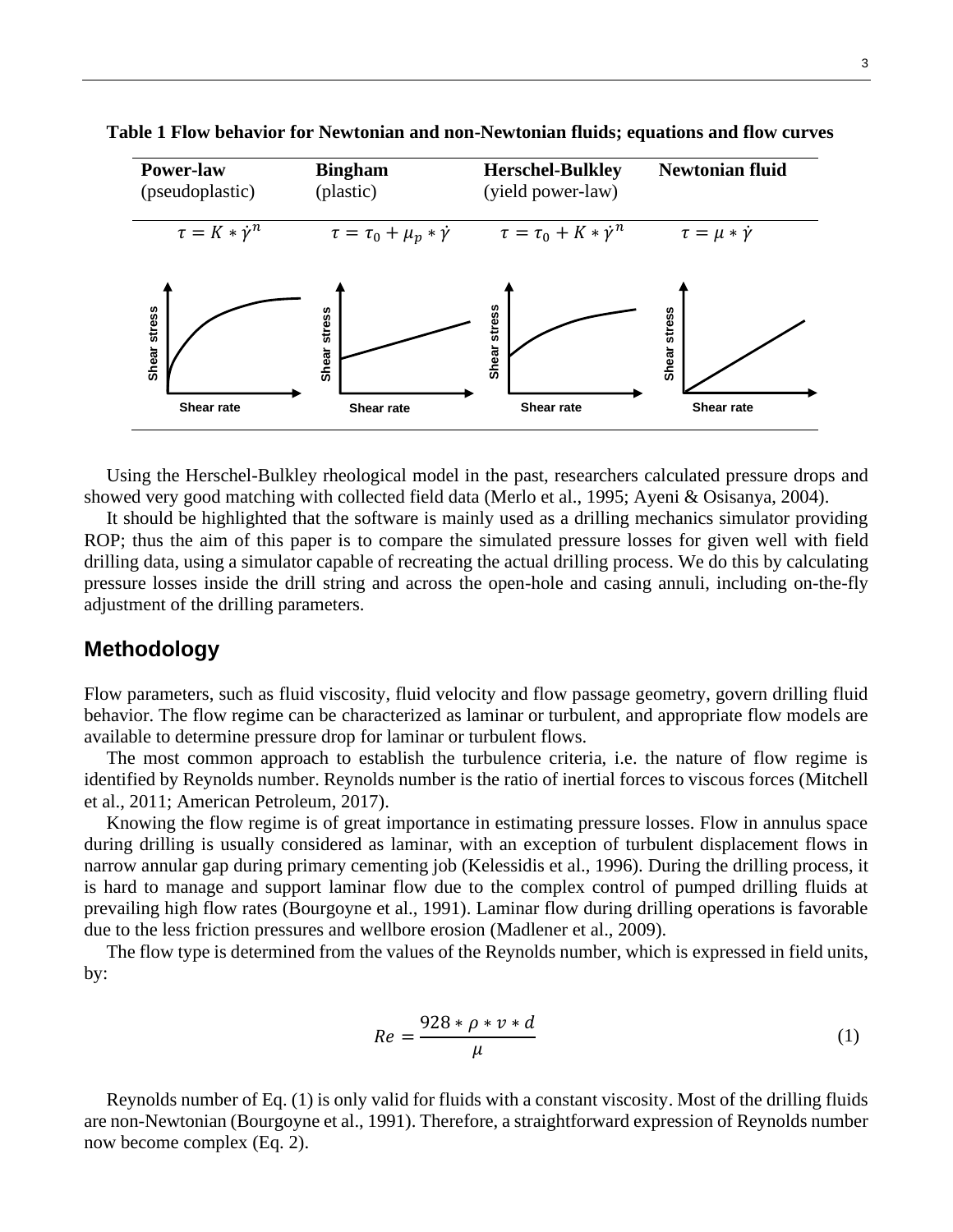Actual drilling software works with an algorithm that calculates the drillstring pressure losses, drill bit nozzle pressure drops and the additional equipment losses. These losses change depending on flow rate, mud properties, and the wellbore and drilling assembly (pipes, collars) geometry. Tool joints are neglected.

The first part of calculation refers to Reynolds number calculation for each individual part of drilling assembly, as far as in the drillpipes, collars, casing annulus and open hole annulus. Depending on whether flow is turbulent or laminar, pressure losses are calculated as the part of the second stage.

For Reynolds number we make standard use of reported equations, for e.g., for power-law fluids, one uses equations (2) & (3) below (Bourgoyne et al., 1991). Similar equations and transition criteria are used for Bingham plastic and Herschel-Bulkley fluids.

$$
Re = \left(\frac{89100 * \rho * \nu^{2-n}}{K}\right) * \left(\frac{0.0416 * ID}{3 + \frac{1}{n}}\right)^n
$$
 (2)

$$
Re = \left(\frac{109000 * \rho * \nu^{2-n}}{K}\right) * \left(\frac{0.0208 * annulus}{2 + \frac{1}{n}}\right)^{n}
$$
 (3)

Where,

$$
annulus = OD - ID.
$$
\n<sup>(4)</sup>

For laminar flow (Re<3000), pressure loss is calculated via standard approaches, as in equation (5) for power-law fluids and pipe flow,

$$
\Delta p_L = \left(\frac{L * K * v^n}{144000 * ID^{1+n}}\right) + \left(\frac{3 + \frac{1}{n}}{0.0416}\right)^n\tag{5}
$$

If the Reynolds number is higher than 3000, the pressure drop for the turbulent flow regime is calculated making use of the friction factor concept. For e.g. for pipe flow,

$$
\Delta p_T = \frac{f * \rho * v^2 * L}{25.8 * ID} \tag{6}
$$

where, we make use of correlations for friction factor derived from data analysis and matching with published data. Similar approach is followed for the annulus space. Pressure drop at the drill bit is calculated as follows,

$$
\Delta p_{bit} = \frac{8.311 \times \rho \times Q^2}{100000 \times C_d^2 \times A_t^2}
$$
 (7)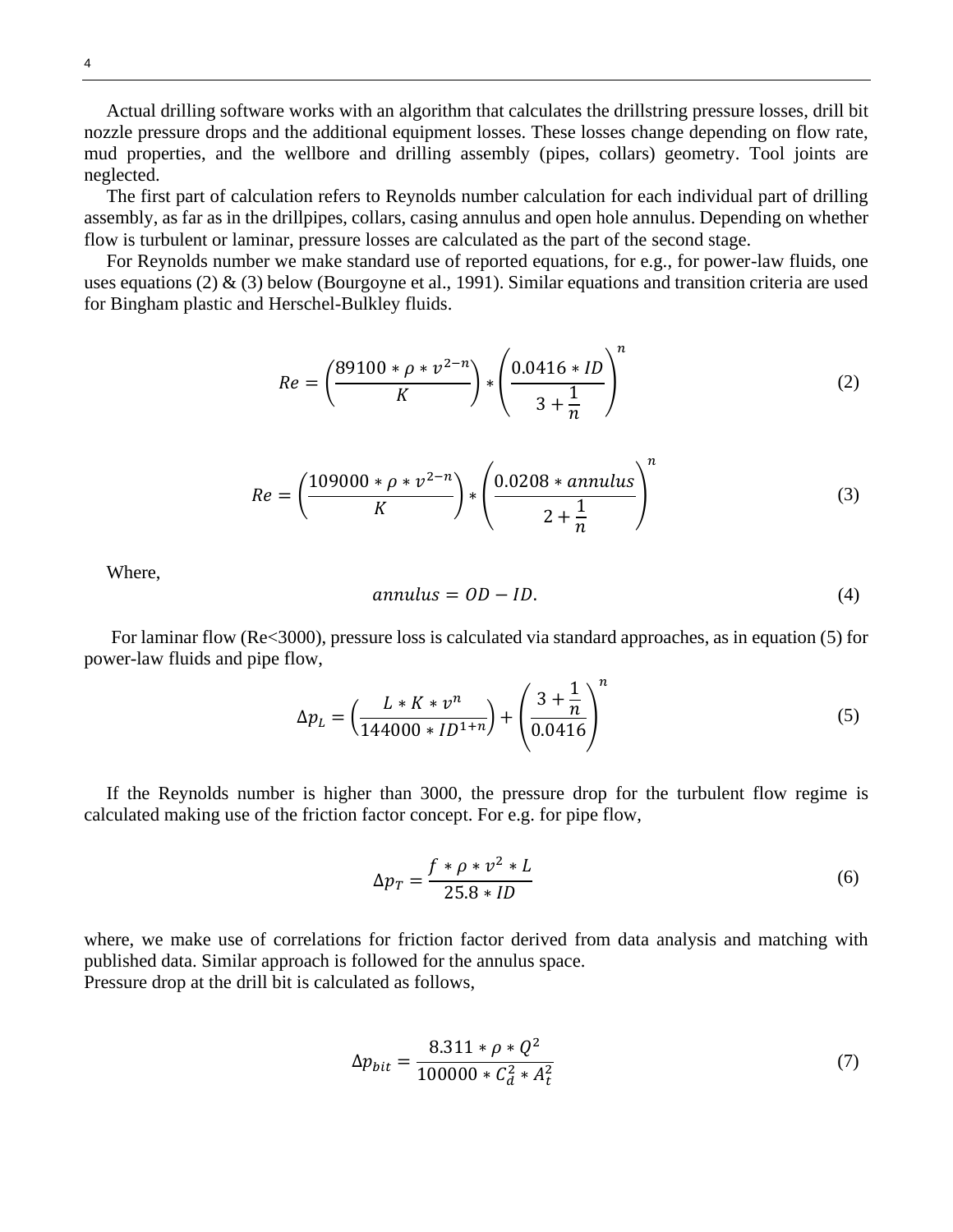## **Initial Simulation**

In order to correctly simulate a section of a drilled well, the user must follow the BHA design that was used to drill the actual well. For purposes of simulation, only a specific BHA design can be selected.

The drill collar length was fixed at 400 ft, which was chosen based on the bit diameter. The user can select the size of the drillpipe by changing the outside (OD) and inside (ID) diameter in the editor. In addition to that, the user can change the nozzles' size and numbers according to the actual drill bit to calculate the pressure losses at the bit. The possible configuration of drill collar sizes is presented in the table below (Table 2).

| <b>Bit Size [in]</b> | Collar OD [in] | Collar ID [in] |
|----------------------|----------------|----------------|
| 30                   |                |                |
| 24                   | 12             |                |
| $17\frac{1}{2}$      | 10             | $3\frac{1}{2}$ |
| 13 1/4               |                |                |
| $8\frac{1}{2}$       | $6\frac{1}{4}$ | $2\frac{1}{2}$ |
|                      |                | $2\frac{1}{4}$ |

**Table 2. Drill collars sizes in relation to the selected bit size**

Initially, the software was tested on a simple BHA design. The results of the software were compared with commercially available drilling software (Software 2) to investigate the differences in terms of pressure losses and equivalent circulation density (ECD) for a 2000 ft open-hole vertical well. The drilling fluid has a density of 8.40 lbm/gal. The rheological properties by Fann viscometer dial reading at 3, 6 and 300 RPM (Allahvirdizadeh et al., 2016) are presented in the table below (Table 3).

#### **Table 3 Fann measurement inputs**

| <b>Speed [RPM]</b> | <b>Dial Reading</b> |
|--------------------|---------------------|
| Fann300            | 4.9                 |
| Fann6              | 1.2                 |
| Fann3              |                     |

For the simulation, the following BHA design was selected:

| Table 4 BHA design |  |  |
|--------------------|--|--|
|--------------------|--|--|

| $T$ <sub>V</sub> pe | Length [ft]              | $OD$ [in]                | $ID$ [in]       |
|---------------------|--------------------------|--------------------------|-----------------|
| PDC bit             | $\overline{\phantom{m}}$ | $\overline{\phantom{0}}$ | $17\frac{1}{2}$ |
| Drill collar        | 400                      | ΙU                       | $3\frac{1}{2}$  |
| Drillpipe           | 600                      | ັ                        | <b>AF</b>       |

A 17 ½ -in. drill bit with 4x15 and 3x13 nozzles was selected. In addition, surface facilities have to be included. Software 1 contains a surface pipe facility with a length of 300 ft and inside diameter of 5 in. The entire simulation was completed with a constant flow rate of 1000 gpm. It should be mentioned that the simulator doesn't take into consideration the tool joints outside and inside diameter, thus an additional deviation in pressure losses is expected. The results (Figure 1) show good matching, proving the validity of the hydraulics model that the software provides. For both simulations, the compared value is the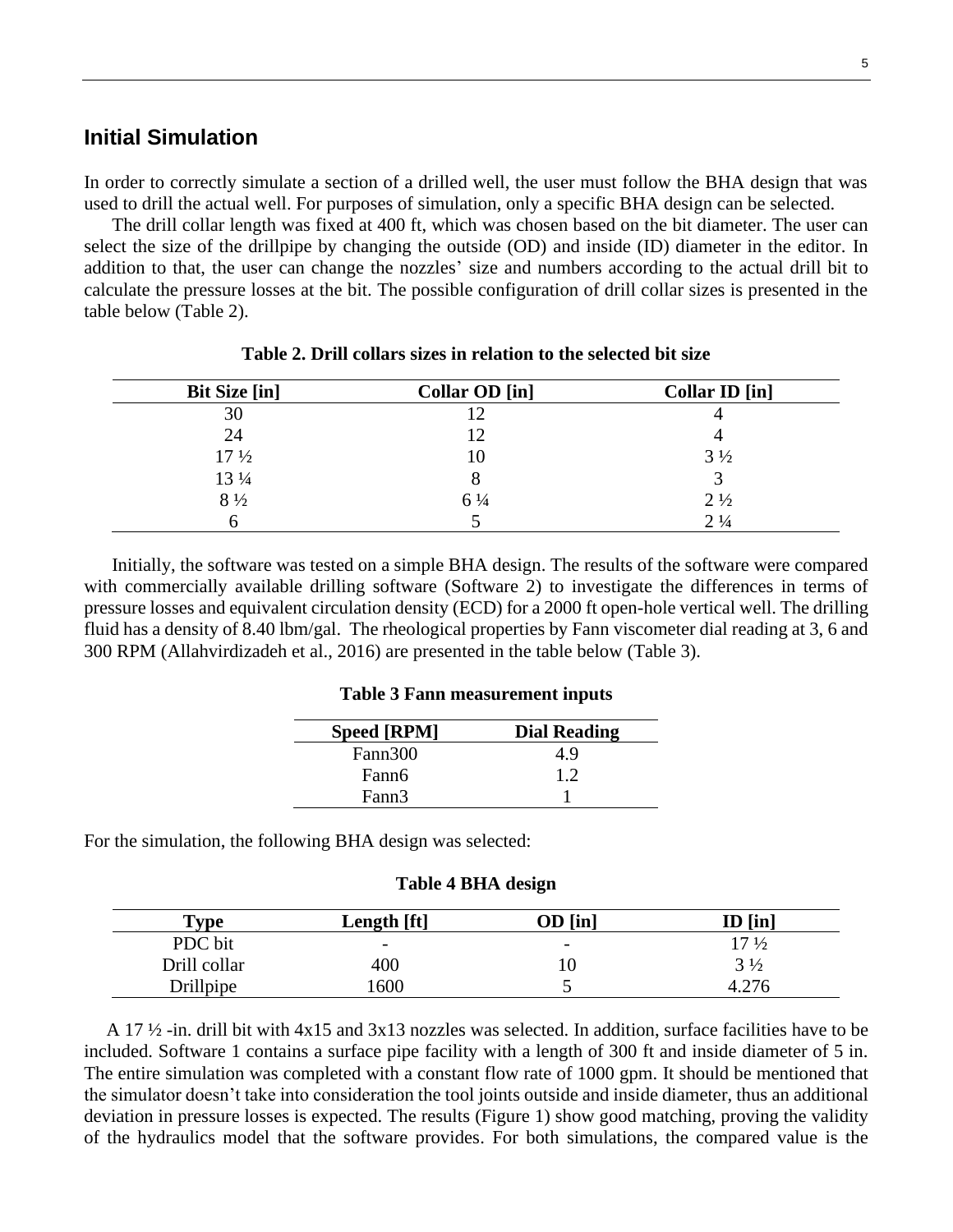standpipe pressure and the ECD at the target depth. From the ECD perspective the results were 8.42 and 8.41 lbm/gal at 2000 ft accordingly.



The output value of SPP of the simulator (Software 1) shows a higher value with respect to the output from Software 2, and that can be correlated with overestimation or underestimation of the actual pressure. The pressure losses inside the drill string were higher by approximately 60 psi for the drillpipe and 40 psi for the drill collars.

Figure 2 shows the distribution of pressure losses in the drilling system (well) for the Herschel-Bulkley model. The biggest losses tend to be at the drill bit, as expected, followed by losses in the drillpipe and drill collars, the surface and the finally the losses in the wellbore annulus space.

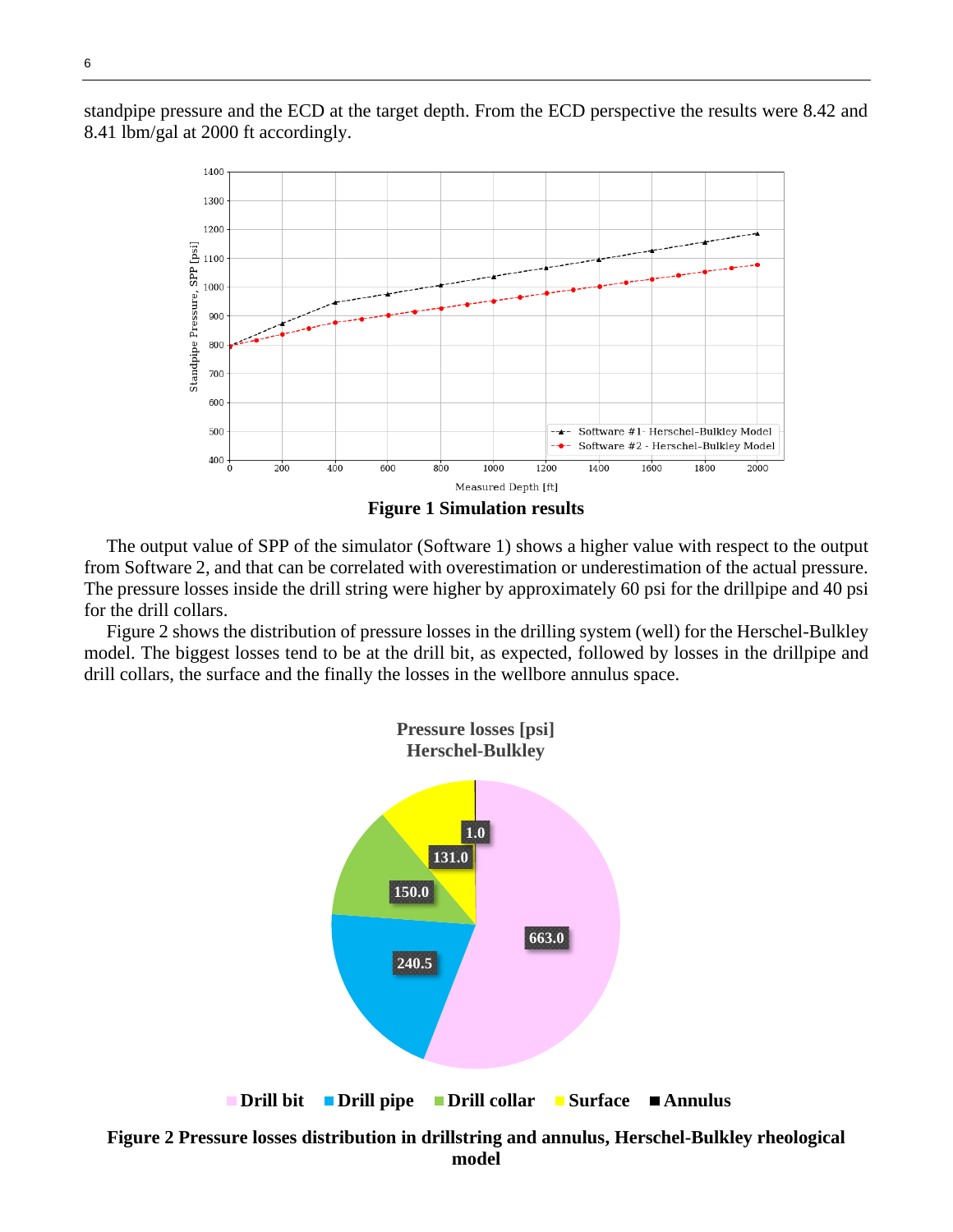Following, the distribution of pressure losses in the drilling assembly for the Bingham plastic model is shown in Figure 3. It is important to highlight/notice overestimation of annular pressure losses that is in accordance with literature review (Langlinais et al., 1983; Haciislamoglu, 1994; Simon, 2004). For this case, the annular pressure losses are very low, but in an actual complex well with a possible narrow pressure window, accurate estimation of annulus pressure loses is essential in order to prevent a kick or fracturing of the formation.



**Figure 3 Pressure losses distribution in drillstring and annulus, Bingham plastic rheological model**

## **Actual Well Simulation-Case Study and Results**

We try to compare the simulation results versus field data from an actual drilled well. A vertical well of 17 ½ -in. size was drilled from 40 ft to a target depth of 2000 ft. A PDC bit was used to drill the section with 7x13/32 nozzles. Regarding the drilling fluid properties, the density was approximately 9.6 lbm/gal and 9.7 lbm/gal from approximately 1400 ft to target depth, with a plastic viscosity of 14 cP and yield point of 34 lbf/100 ft<sup>2</sup>. Since plastic viscosity and yield point refer to Bingham plastic, and the simulator requires the values of 300, 6 and 3 RPM, a better fitting approach was used in order to derive those values and the resulted output values are illustrated in Table 5. The produced values that were used for the Herschel-Bulkley rheological model were:

| <b>Parameter</b>    | Value  | <b>Units</b>    |
|---------------------|--------|-----------------|
| <b>Yield Stress</b> | 5.674  | $1bf/100ft^2$   |
|                     | 0.4381 |                 |
|                     | 2.963  | $1bf sn/100ft2$ |

The output values of the simulator will be compared with the actual SPP and ECD. The actual drilling data were given as depth-based with an interval of 1 ft. The pressure losses from surface facilities can be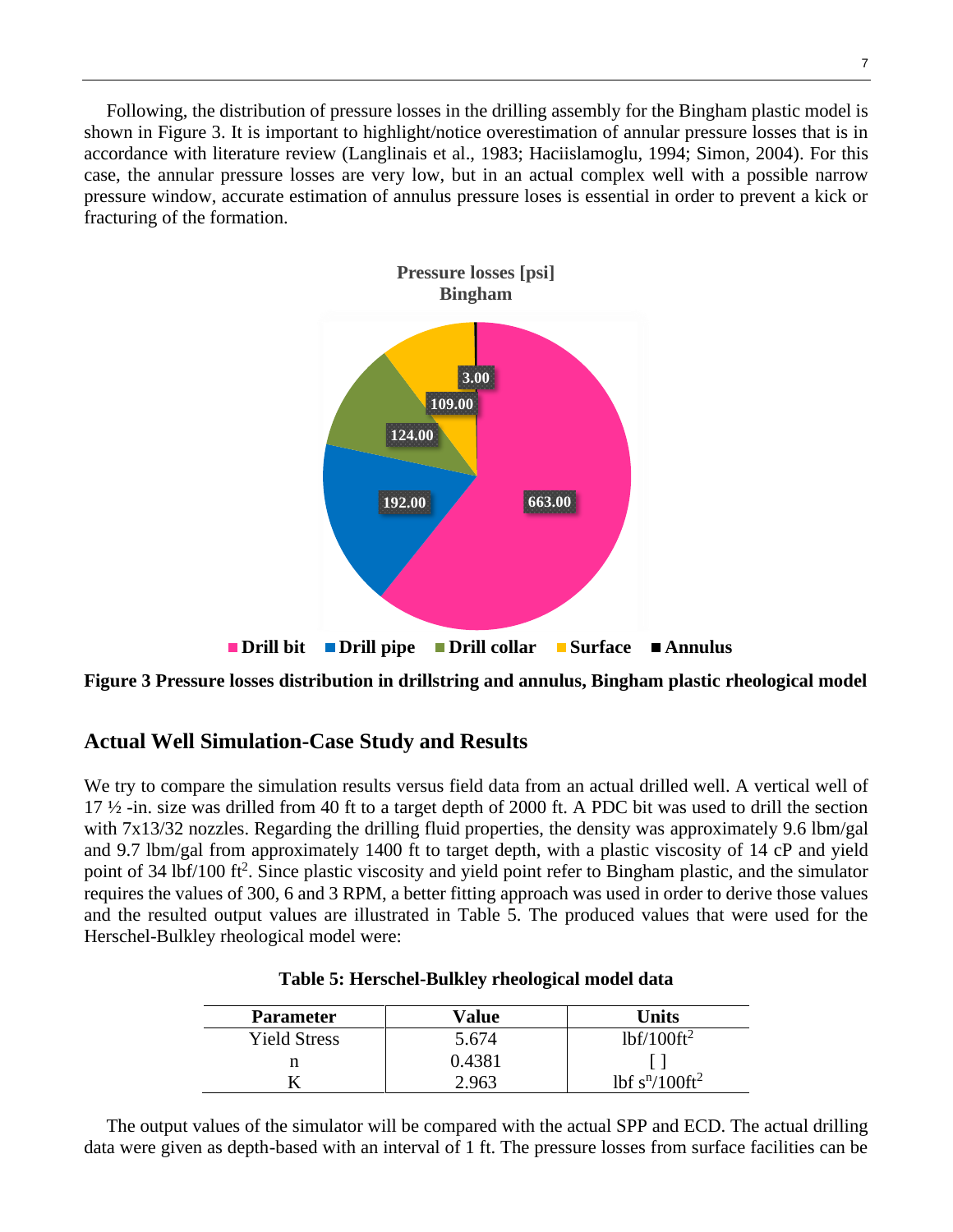easily estimated by assuming that at the depth of 1 ft, the value of SPP is the pressure losses at the bit and the surface facilities. Thus, by calculating the pressure drop at the bit and then subtracting it from the current SPP, the pressure losses at the surface facilities can be estimated. The data were averaged every 25-30 ft to reduce the required time for the simulation.

To compare the actual well data with the simulated results, the standpipe pressure and equivalent circulation density are the main parameters to investigate, shown in Figures 4 and 5 respectively.



**Figure 4 SPP from simulated and actual drilling data versus depth, together with flow rate**

The simulated results show excellent matching until approximately 1500 ft. A small difference can be expected through some losses during the actual process. The software outputs change instantly in any change of flow rate or BHA design passing from drill collars to drillpipe, which allows real-time interaction between the user and the software. This enables the user to understand the physics behind the calculations and act accordingly in any challenge that occurs while drilling.

At the deeper part of the section, the results start to deviate from the actual SPP. Because the flow rate is steady from 1500 to 2000 ft, a linear increase of the SPP is expected both for the field results and in the simulator. The actual data show a steady trend with a minor SPP increase for the last 500 ft, hence the almost constant pressure at the deeper section could be attributed to possible flow losses. Thus, a difference of the simulated and actual SPP is expected, since partial fluid losses is a very common phenomenon while drilling surface sections.

Figure 5 below illustrates the output value of ECD while drilling the section. In the actual drilling process, in order to reduce the risk of fracturing the formation, an accurate value of ECD is crucial, especially in narrow pressure windows. The actual ECD at the depth of 2000 ft was 9.74 lb/gal. The slight difference between the actual and simulated ECD indicates and verify the validity of the simulator. As it was mentioned in the paragraph above, the resulted SPP has as a result the decrease of the actual ECD.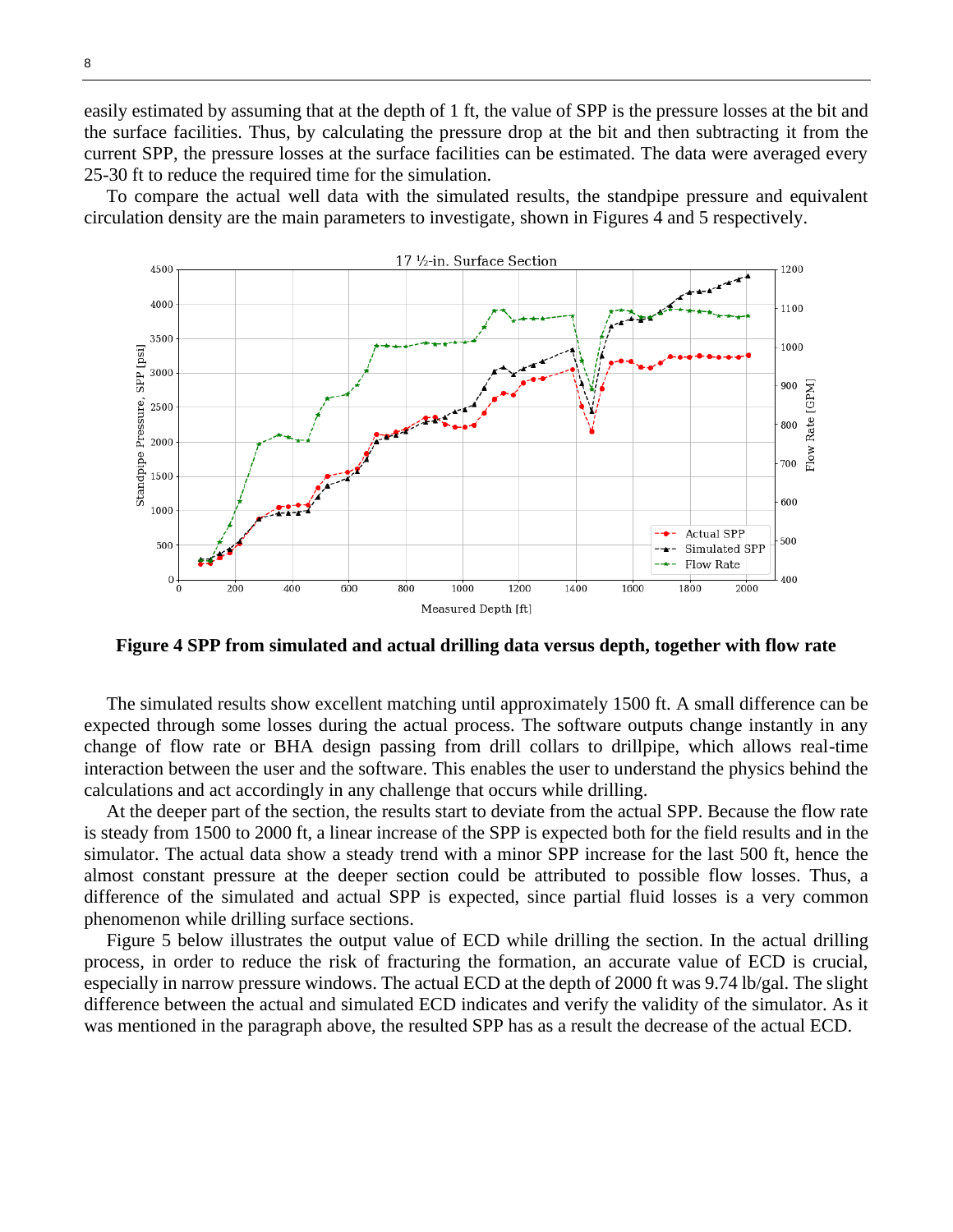

**Figure 5: Actual ECD in real-time while simulating the actual well**

## **Conclusions**

We have provided an approach which allows for the prediction of pressure losses in the entire drilling system. The hydraulic model used can capture the effect on non-Newtonian fluids by utilizing the appropriate measurements for the drilling fluid from laboratory tests or field data. The results show that, for the case studied, the difference between the simulated and the actual field data is small and differences are possibly due to losses that may have occurred during the drilling process. The comparison of actual and simulated data indicates valid correspondence for a range of flow rates.

A combination of an accurate hydraulic model and a real-time simulator can assist in training students or professionals to drill a well in the most effective way prior to the actual drilling process. Intervals that have a narrow pressure window can create an additional challenge, since ECD should always be kept lower than fracture pressure but higher than pore pressure. Thus, recreating the actual drilling environment in a simulator enables the possibility to have several drilling scenarios for that specific interval to find the optimum way to drill it faster and safer.

Current limitations make difficult to introduce complex BHA designs because the simulation results become less accurate. Future work will focus on further software validation using additional real-time data considering also hole cleaning as a necessary element of the drilling processfor drilling more complex wells like horizontal and deviated.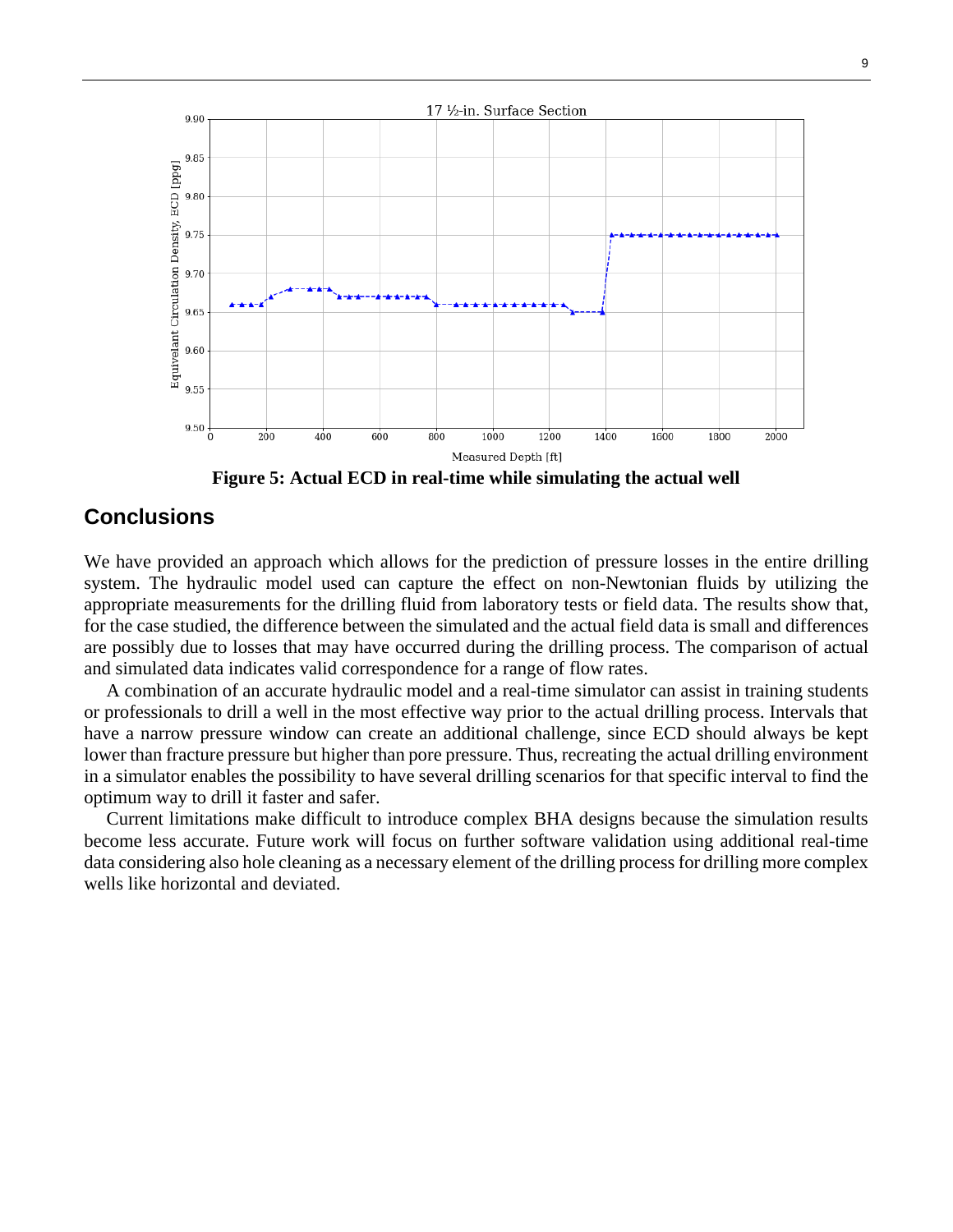| Nomenclature   |                                                |
|----------------|------------------------------------------------|
| At             | Total nozzle area [in <sup>2</sup> ]           |
| C <sub>d</sub> | Correction factor, $0.95$ [-]                  |
| d              | Diameter [in]                                  |
|                | <i>Friction factor</i> [-]                     |
| ff             | Friction factor assuming smooth pipe [-]       |
| Fann           | Fann viscometer dial reading at 3,6 or 300 RPM |
| 3/6/300        |                                                |
| ID             | Inside diameter [in]                           |
| K              | Consistency index [lbf $s^n/100ft^2$ ]         |
| L              | Length $[ft]$                                  |
| n              | Flow behavior index $[-]$                      |
| OD             | Outside diameter [in]                          |
| $\Delta p$     | Pressure drop [psi]                            |
| $\varrho$      | Flow rate [gpm]                                |
| Re             | Reynolds number [-]                            |
| ν              | <i>Velocity [ft/s]</i>                         |

#### *Greek symbols*

| ν        | Shear rate $[s^{-1}]$                  |
|----------|----------------------------------------|
| $\mu$    | Viscosity [cP]                         |
| $\mu_p$  | Plastic viscosity [cP]                 |
| D        | Density [lbm/gal]                      |
| τ        | Shear stress [lbf/100ft <sup>2</sup> ] |
| $\tau_0$ | Yield point [lbf/100ft <sup>2</sup> ]  |

### *Abbreviations*

| <b>API</b> | American Petroleum Institute             |
|------------|------------------------------------------|
| <b>BHA</b> | <b>Bottomhole Assembly</b>               |
| <b>ECD</b> | Equivalent Circulation Density [lbm/gal] |
| <b>PDC</b> | Polycrystalline Diamond Compact Cutter   |
| <b>RPM</b> | Revolutions per minute                   |
| SPP        | Standpipe pressure [psi]                 |

## **References**

- Ahmed, J., & Ramaswamy, H. S. (2006). Viscoelastic properties of sweet potato puree infant food. *Journal of Food Engineering, 74*(3), 376-382. doi[:https://doi.org/10.1016/j.jfoodeng.2005.03.010](https://doi.org/10.1016/j.jfoodeng.2005.03.010)
- Allahvirdizadeh, P., Kuru, E., & Parlaktuna, M. (2016). Experimental investigation of solids transport in horizontal concentric annuli using water and drag reducing polymer-based fluids. *Journal of Natural Gas Science and Engineering, 35*, 1070-1078. doi:10.1016/j.jngse.2016.09.052
- American Petroleum, I. (2017). API Recommended Practice 13D. Rheology and Hydraulics of Oil-well Drilling Fluids. *API Recommended Practice 13D, 7th Edition*, 98.
- Ayeni, K., & Osisanya, S. O. (2004). *Evaluation of Commonly Used Fluid Rheological Models Using Developed Drilling Hydraulic Simulator*. Paper presented at the Canadian International Petroleum Conference, Calgary, Alberta.<https://doi.org/10.2118/2004-039>
- Baba Hamed, S., & Belhadri, M. (2009). Rheological properties of biopolymers drilling fluids. *Journal of Petroleum Science and Engineering, 67*(3), 84-90. doi[:https://doi.org/10.1016/j.petrol.2009.04.001](https://doi.org/10.1016/j.petrol.2009.04.001)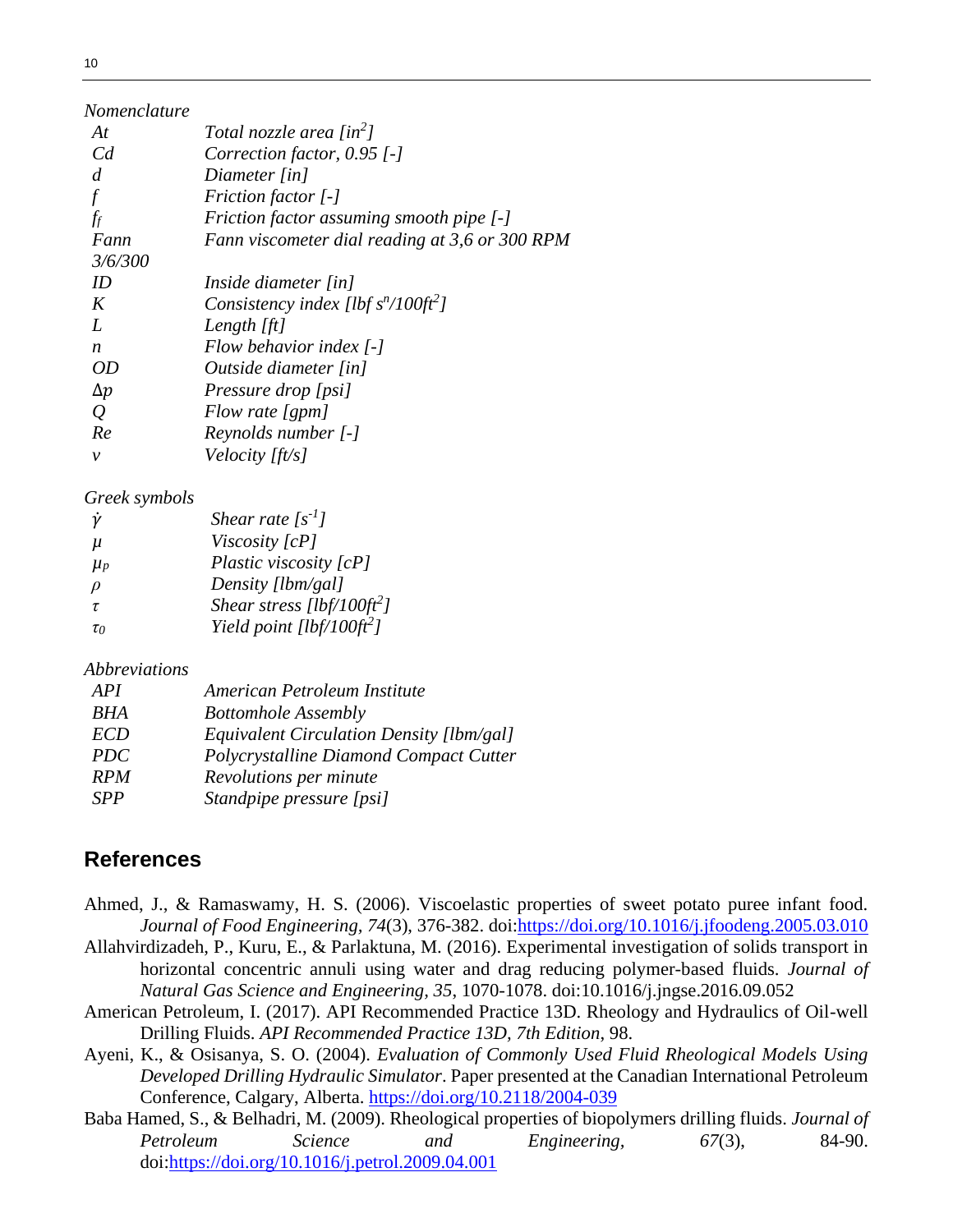- Bern, P. A., Morton, K., Zamora, M., May, R., Moran, D. P., Hemphill, T., . . . Flores, D. (2007). Modernization of the API Recommended Practice on Rheology and Hydraulics: Creating Easy Access to Integrated Wellbore Fluids Engineering. *SPE Drilling & Completion, 22*(03), 197-204. doi:10.2118/98743-PA
- Bourgoyne, J., A T, Millheim, K. K., Chenevert, M. E., & Young, J., F S. (1991). *Applied drilling engineering*: Richardson, TX (United States); Society of Petroleum Engineers.
- Cunha, J. C. S., Moreira, O. M. M., Azevedo, G. H., pereira, b. M., & Rocha, L. A. S. (2009). *Challenges on Drilling Operations of Deep Wells in Ultradeepwater Zones in the Gulf of Mexico*. Paper presented at the SPE Annual Technical Conference and Exhibition, New Orleans, Louisiana. <https://doi.org/10.2118/125111-MS>
- de Larrard, F., Ferraris, C. F., & Sedran, T. (1998). Fresh concrete: A Herschel-Bulkley material. *Materials and Structures, 31*(7), 494-498. doi:10.1007/BF02480474
- Founargiotakis, K., Kelessidis, V. C., & Maglione, R. (2008). Laminar, transitional and turbulent flow of Herschel–Bulkley fluids in concentric annulus. *86*(4), 676-683. doi[:https://doi.org/10.1002/cjce.20074](https://doi.org/10.1002/cjce.20074)
- Haciislamoglu, M. (1994). *Practical Pressure Loss Predictions in Realistic Annular Geometries*. Paper presented at the SPE Annual Technical Conference and Exhibition, New Orleans, Louisiana. <https://doi.org/10.2118/28304-MS>
- Hemphill, T., Campos, W., & Pilehvari, A. (1993, 1993 Aug 23). Yield-power law model more accurately predicts mud rheology. *Oil & Gas Journal, 91,* 45.
- Kelessidis, V. C., Guillot, D. J., Rafferty, R., Borriello, G., & Merlo, A. (1996). Field Data Demonstrate Improved Mud Removal Techniques Lead to Successful Cement Jobs. *SPE Advanced Technology Series, 4*(01), 53-58. doi:10.2118/26982-PA
- Kelessidis, V. C., Maglione, R., Tsamantaki, C., & Aspirtakis, Y. (2006). Optimal determination of rheological parameters for Herschel–Bulkley drilling fluids and impact on pressure drop, velocity profiles and penetration rates during drilling. *Journal of Petroleum Science and Engineering, 53*(3), 203-224. doi[:https://doi.org/10.1016/j.petrol.2006.06.004](https://doi.org/10.1016/j.petrol.2006.06.004)
- Kelessidis, V. C., Dalamarinis, P., & Maglione, R. (2011). Experimental study and predictions of pressure losses of fluids modeled as Herschel–Bulkley in concentric and eccentric annuli in laminar, transitional and turbulent flows. *Journal of Petroleum Science and Engineering - J PET SCI ENGINEERING, 77*, 305-312. doi:10.1016/j.petrol.2011.04.004
- Kelessidis, V. C., Ahmed, S., & Koulidis, A. (2015). *An Improved Drilling Simulator for Operations, Research and Training*. Paper presented at the SPE Middle East Oil & Gas Show and Conference, Manama, Bahrain.<https://doi.org/10.2118/172793-MS>
- Kočevar-Nared, J., Kristl, J., & Šmid-Korbar, J. (1997). Comparative rheological investigation of crude gastric mucin and natural gastric mucus. *Biomaterials, 18*(9), 677-681. doi[:https://doi.org/10.1016/S0142-9612\(96\)00180-9](https://doi.org/10.1016/S0142-9612(96)00180-9)
- Langlinais, J. P., Bourgoyne, A. T., Jr., & Holden, W. R. (1983). *Frictional Pressure Losses for the Flow of Drilling Mud and Mud/Gas Mixtures*. Paper presented at the SPE Annual Technical Conference and Exhibition, San Francisco, California.<https://doi.org/10.2118/11993-MS>
- Ma, T., Chen, P., & Zhao, J. (2016). Overview on vertical and directional drilling technologies for the exploration and exploitation of deep petroleum resources. *Geomechanics and Geophysics for Geo-Energy and Geo-Resources, 2*(4), 365-395. doi:10.1007/s40948-016-0038-y
- Madlener, K., Frey, B., & Ciezki, H. K. J. E. P. S. A. i. A. S. (2009). Generalized reynolds number for non-newtonian fluids. *1*, 237-250.
- Mangesana, N., Mainza, A., Govender, I., Van der Westhuizen, A., & Narasimha, M. (2008). The effect of particle sizes and solids concentration on the rheology of silica sand based suspensions. *Journal of the Southern African Institute of Mining and Metallurgy, 108*.
- Merlo, A., Maglione, R., & Piatti, C. (1995). *An Innovative Model For Drilling Fluid Hydraulics*. Paper presented at the SPE Asia Pacific Oil and Gas Conference, Kuala Lumpur, Malaysia.